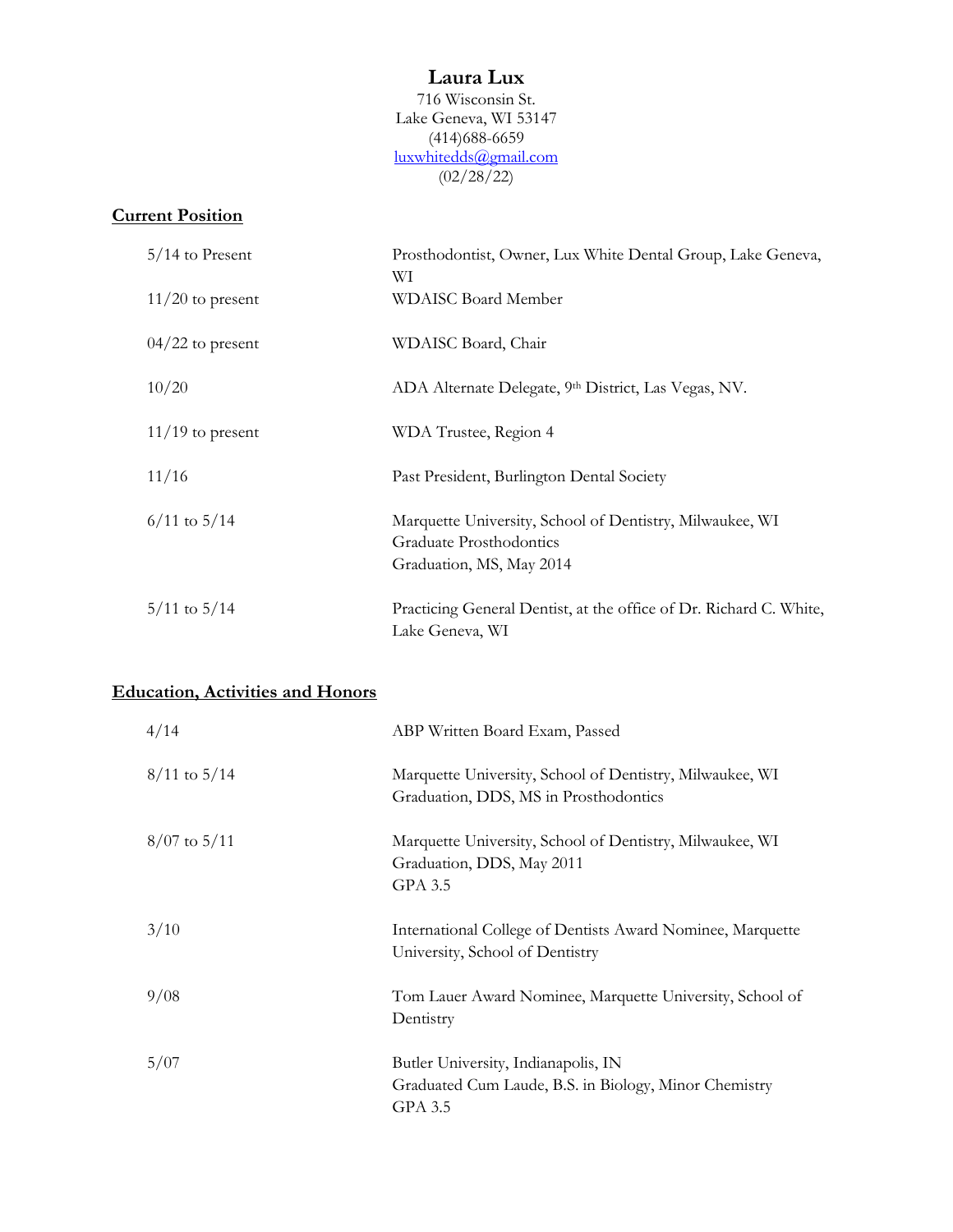| $8/04$ to $12/06$              | Butler University Volleyball Team                                                                                                                 |  |  |  |
|--------------------------------|---------------------------------------------------------------------------------------------------------------------------------------------------|--|--|--|
| <b>Special Experiences</b>     |                                                                                                                                                   |  |  |  |
| 8/06                           | Anthropology Conference, 150 Years of Neanderthal Discoveries<br>Bonn, Germany                                                                    |  |  |  |
| <b>Professional Experience</b> |                                                                                                                                                   |  |  |  |
| 4/19                           | Behind the Scenes of a Hybrid Denture, Lecture, Graduate<br>Periodontics Marquette University, Dental School                                      |  |  |  |
| 4/19                           | Ortho Pros and Implants, Lecture, Burlington Dental Society                                                                                       |  |  |  |
| 2/19                           | Orthodontic and Prosthetic Consideration for Implants in the<br>Esthetic zone, Lecture, Women's Study Club, Kenosha                               |  |  |  |
| Fall 2019                      | Two Implant Over Dentures, Lecture, Graduate Periodontics<br>Marquette University, Dental School, Lecture                                         |  |  |  |
| 11/18                          | Delegate, WDA House of Delegates                                                                                                                  |  |  |  |
| 11/16                          | Delegate, WDA House of Delegates                                                                                                                  |  |  |  |
| $5/14$ to $8/14$               | Preclinical Removable Prosthodontics - Faculty, Dr. David<br>Kachelmeyer, Marquette University, Dental School                                     |  |  |  |
| 3/2014                         | Dr. Carl Drago, Dr. Geoffrey Thompson, Dr. Ken Waliszewski -<br>lecture assistant for hands on course on hybrid dentures, Marquette<br>University |  |  |  |
| $9/12$ to $12/12$              | Preclinical Fixed Prosthodontics - graduate faculty, Dr. Seok Hwan<br>Cho, Marquette University, Dental School                                    |  |  |  |
| $5/11$ to $8/11$               | Preclinical Removable Prosthodontics - Graduate Faculty, Dr.<br>Michael Waliszewski, Marquette University, Dental School                          |  |  |  |
| $5/10$ to $8/10$               | Preclinical Removable Prosthodontics-1 Assistant, Dr. Michael<br>Waliszewski, Marquette University, Dental School                                 |  |  |  |
| $9/08$ to $5/09$               | Biochemistry Tutor, Marquette University, Dental School                                                                                           |  |  |  |
| $5/06$ to $5/07$               | Microbiology Laboratory Technicians, Butler University                                                                                            |  |  |  |
| $5/06$ to $5/11$               | Dr. Richard C. White, DDS, Dental Assistant                                                                                                       |  |  |  |
| $5/07$ to $8/07$               | Dr. Brian Hodgson, DDS, Dental Assistant                                                                                                          |  |  |  |
|                                |                                                                                                                                                   |  |  |  |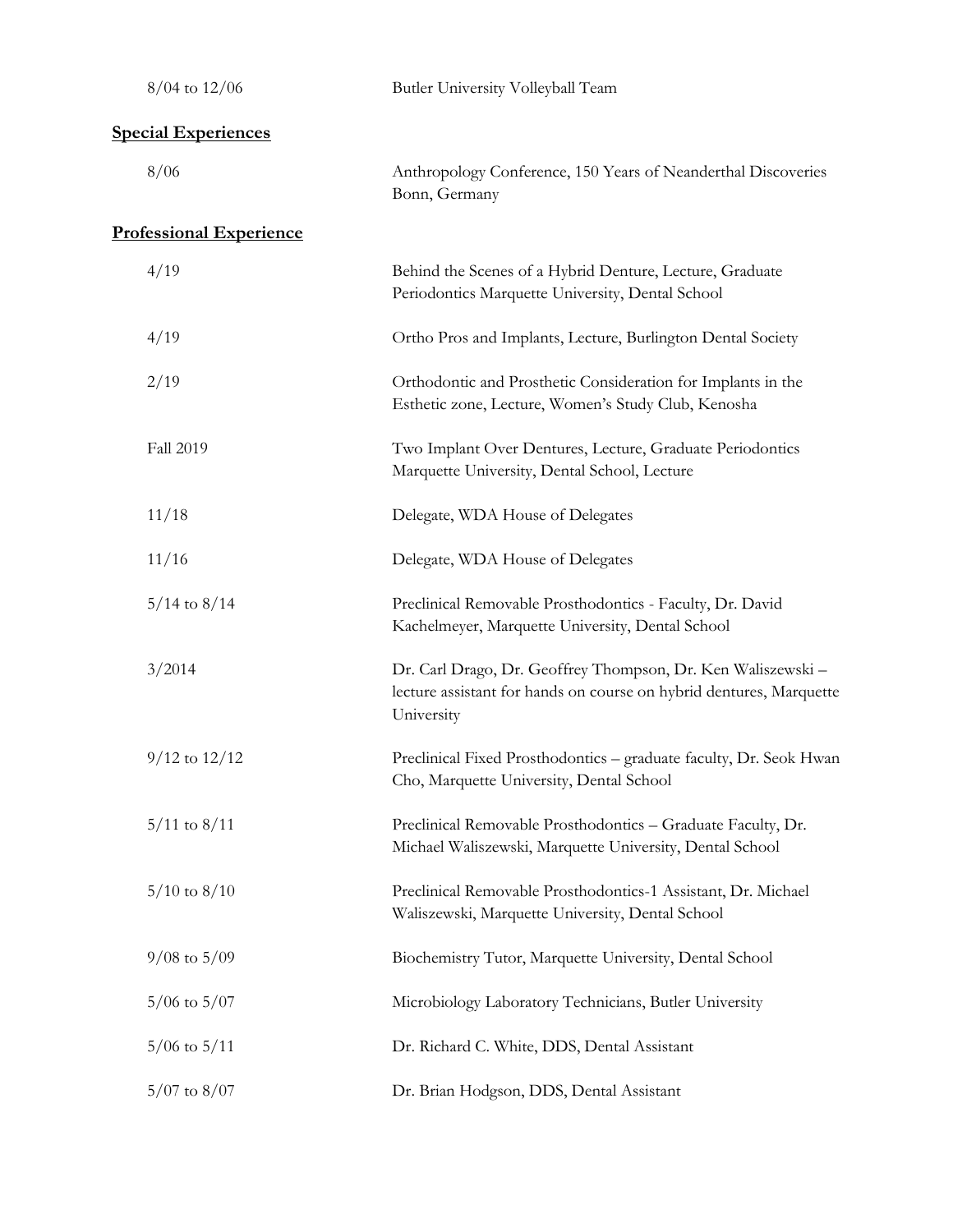## **Research**

| $5/11$ to $5/14$                  | Thesis: A Comparison of Two Methods to Articulate a Maxillary<br>Cast with Lateral Cephalometry, Dr. Geoffrey Thompson                                                                                                                                                                                                  |
|-----------------------------------|-------------------------------------------------------------------------------------------------------------------------------------------------------------------------------------------------------------------------------------------------------------------------------------------------------------------------|
| $3/10$ to $5/11$                  | Literature Review: Adhesion to Zirconium,<br>Dr. Harshit Aggarwal                                                                                                                                                                                                                                                       |
| 2/10                              | Case Report: Complex Oral Facial Pain, Dr. Francisco Alencar Jr.,<br>Research Day Poster Presentation                                                                                                                                                                                                                   |
| $1/09$ to $5/11$                  | "Conservative management of chronic headache patients with<br>associated myofacial pain." Dr. Francisco Alencar Jr.                                                                                                                                                                                                     |
| $8/05$ to $5/07$                  | Undergraduate Theses, Butler University                                                                                                                                                                                                                                                                                 |
| Publications                      |                                                                                                                                                                                                                                                                                                                         |
| 3/21                              | Thompson GA, Casey N, Francisco P, Lux LH, Wiens JP, 2021.<br>Comparison of two arbitrary cast transfer systems with a kinematic<br>facebow for mounting a maxillary cast on a semi-adjustable<br>articulator, The Journal of Prosthetic Dentistry, ISSN 0022-3913,<br>shttps://doi.org/10.1016/j.prosdent.2020.12.023. |
| 9/15                              | Lux, LH., Thompson GA, Waliszewski KJ, Ziebert GJ. 2015.<br>Comparison of The Kois Dento-Facial Analyzer System with an<br>Earbow for Mounting a Maxillary Cast. The Journal of Prosthetic<br>Dentistry, Vol. 114, No. 3: 432-439. DOI.                                                                                 |
| <b>Professional Presentations</b> |                                                                                                                                                                                                                                                                                                                         |
| 4/14                              | Research Day Marquette University: A Comparison of Two<br>Facebow Systems: Kois Dento-facial Analyzer vs. Pana-Mount<br>Facebow (2 <sup>nd</sup> Place)                                                                                                                                                                 |
| 2/14                              | American Academy of Fixed Prosthodontics Poster Presentation:<br>A Comparison of Two Facebow Systems: Kois Dento-facial<br>Analyzer vs. Pana-Mount Facebow                                                                                                                                                              |
| 2/13                              | Research Day Marquette University: Kois Dento-facial Analyzer<br><b>Clinical Applications</b>                                                                                                                                                                                                                           |
| 2/12                              | Research Day Marquette University: Review of the Literature:<br>Adhesion to Zirconium (2 <sup>nd</sup> Place)                                                                                                                                                                                                           |
| 11/10                             | ACP Conference, Literature Review: Adhesion to Zirconium                                                                                                                                                                                                                                                                |
| 2/10                              | Research Day Marquette University School of Dentistry:<br>"Complex Oral Facial Pain: A Case Presentation"                                                                                                                                                                                                               |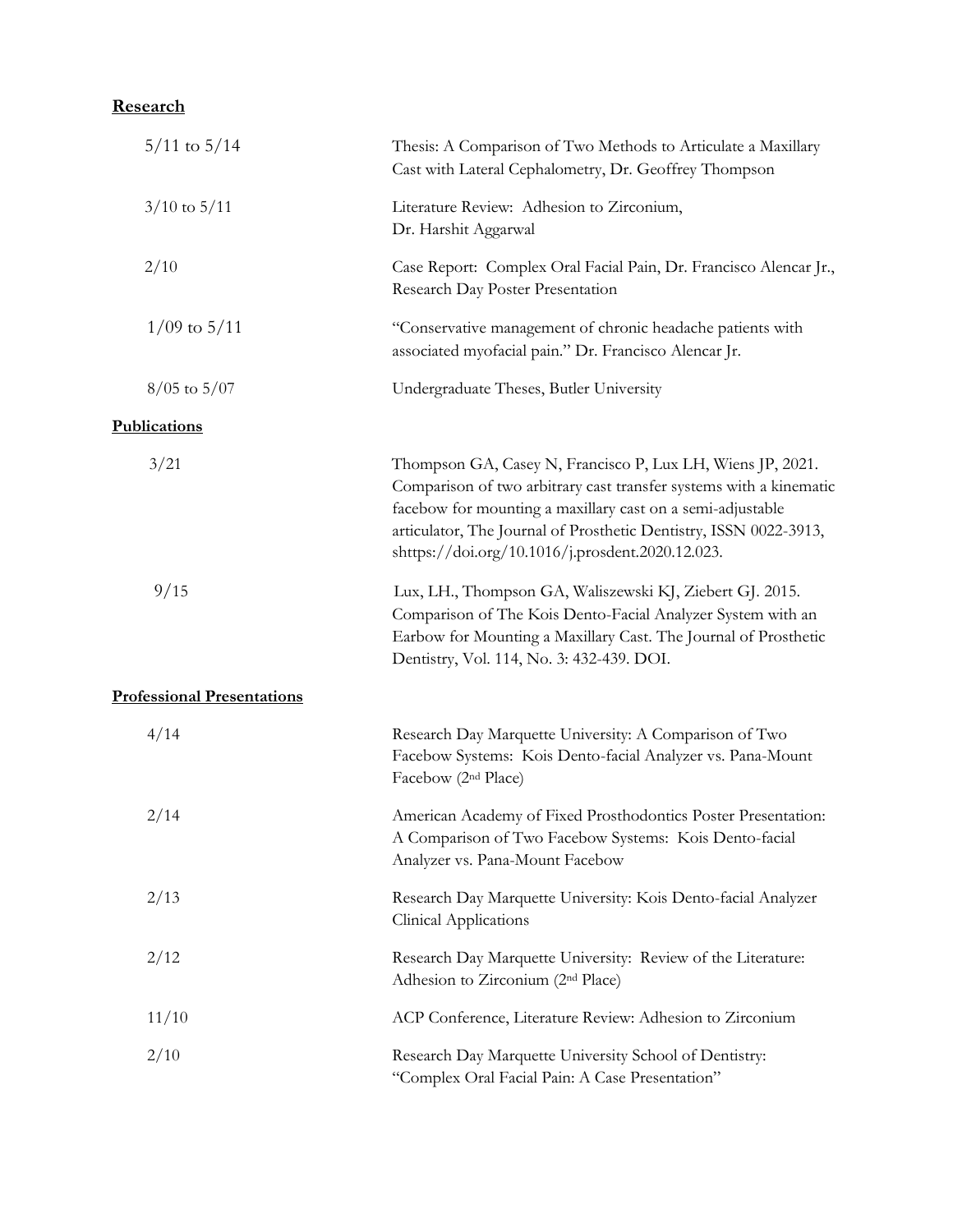## **Continuing Education**

| $2/15$ - to present           | Member, American Academy of Fixed Prosthodontics Annual<br>Session                                                                                                    |  |
|-------------------------------|-----------------------------------------------------------------------------------------------------------------------------------------------------------------------|--|
| $2/11$ to present             | Yearly AAOMS Meeting, Chicago IL                                                                                                                                      |  |
| $2/11$ to present             | Yearly American College of Prosthodontics Meeting                                                                                                                     |  |
| 9/18                          | Understanding the Single Tooth Efficiency Model, Dr. Chandur<br>Wadhwani, McHenry IL                                                                                  |  |
| 9/17                          | Dr. Gerald Ziebert Lecture Series, Marquette University School of<br>Dentistry                                                                                        |  |
| 4/17                          | ACP Review, San Francisco CA                                                                                                                                          |  |
| 9/16                          | Osseointegration 50 years Later, Lake Geneva, WI                                                                                                                      |  |
| 3/16                          | Hit Man vs Healer: Implementing a Risk Assessment Strategy,<br>John Kois, Rockford IL                                                                                 |  |
| 2/14                          | Designing Esthetic Restorations for Functional Durability, Bob<br>Winter, Chicago, IL                                                                                 |  |
| $11/13 - 18$                  | Graduate Synergy Training Program, BioMet 31, Dr. Bradley<br>Purcell, Lake Geneva, WI                                                                                 |  |
| 2/13                          | Dawson Academy, Functional Occlusion, From TMJ to Smile<br>Design, St. Petersberg, FL                                                                                 |  |
| 10/13                         | Kois Center, Functional Occlusion I, Seattle, WA                                                                                                                      |  |
| 9/12                          | AACD Unplugged. Indirect Anterior and Posterior Ceramics, Dr.<br>Michael Koczarski, Madison WI                                                                        |  |
| 4/10                          | "A Clinical Dentistry Case-Based Review of Pharmacology and<br>Medicine"<br>Joseph A. Best, DDS, PhD                                                                  |  |
| 1/10                          | Your Way: Focus on the Foundation: RPD Abutment Analysis and<br>Preparation"<br>Michael Karczewski, DDS, MS<br>Michael Waliszewski, DDS, MSD<br>Carter Benson DDS, MS |  |
| 1/10                          | "Transitional Bonding for Predictable Esthetics<br>and Treatment Sequencing"<br>Dennis B. Hartlieb, DDS                                                               |  |
| <b>Professional Societies</b> |                                                                                                                                                                       |  |

| $5/14$ to present | Wisconsin Dental Association, Member |  |
|-------------------|--------------------------------------|--|
|-------------------|--------------------------------------|--|